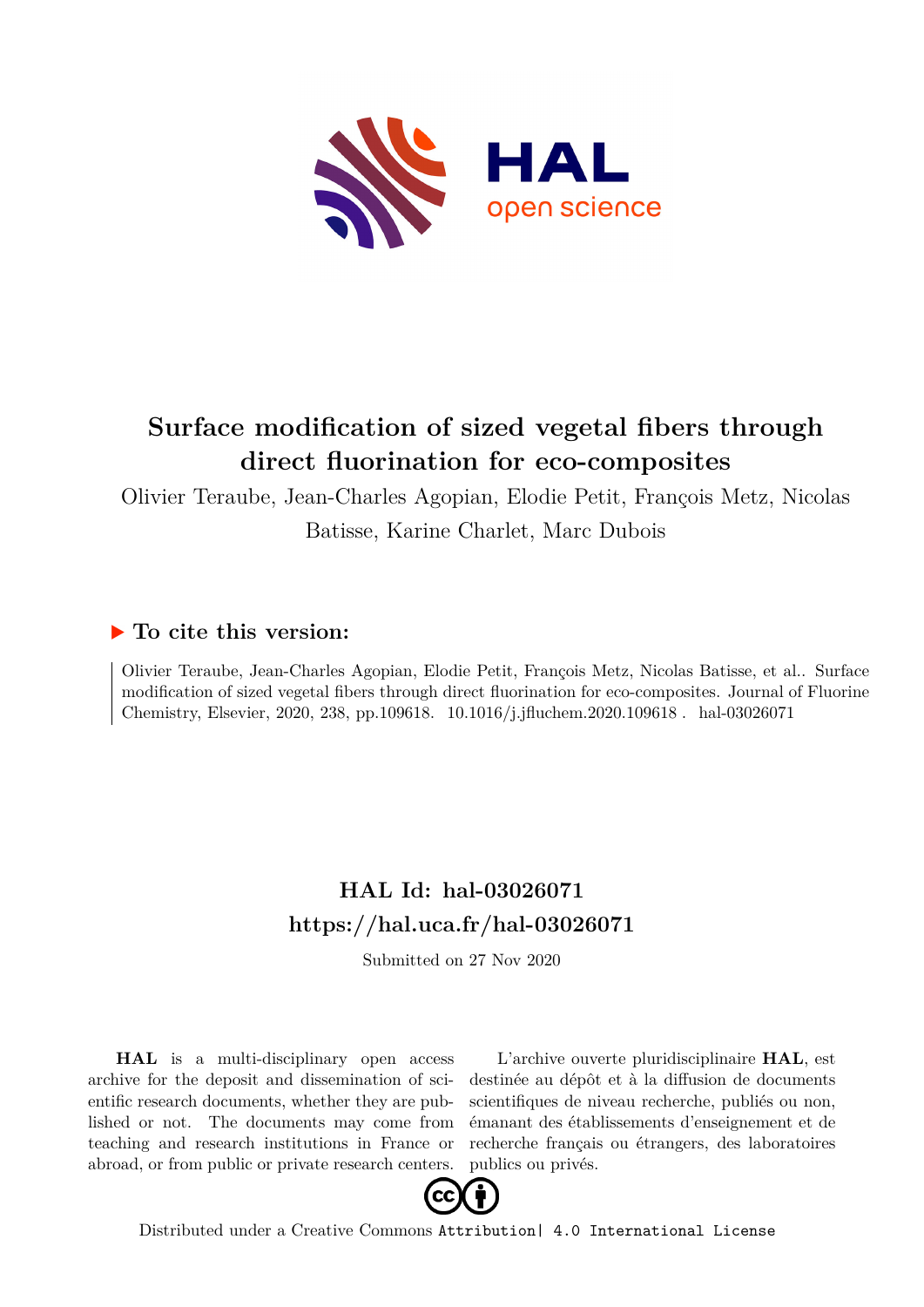# Supporting information

## **Surface modification of sized vegetal fibers through direct fluorination for eco-composites**

Olivier Teraube<sup>a,b,\*</sup>, Jean-Charles Agopian<sup>a,b</sup>, Elodie Petit<sup>a</sup>, François Metz<sup>c</sup>, Nicolas Batisse<sup>a</sup>, Karine Charlet<sup>b</sup>, Marc Dubois<sup>a</sup>

<sup>a</sup> Université Clermont Auvergne, SIGMA Clermont, ICCF, BP 10448, 63000 Clermont-Ferrand, France

<sup>b</sup> Université Clermont Auvergne, SIGMA Clermont, Institut Pascal, BP 10448, 63000 Clermont-Ferrand, France

<sup>c</sup> Solvay SpecialChem, 85 avenue des Frères Perret, 69192 SAINT-FONS Cedex, France

\* Corresponding author at : Université Clermont Auvergne, SIGMA Clermont, ICCF, BP 10448, 63000 Clermont-Ferrand, France

*E-mail address*[: olivier.teraube@uca.fr](mailto:olivier.teraube@uca.fr) (O. Teraube) Telephone number : +33613668908



<span id="page-1-0"></span>*Fig. 1: Evolution of the relative intensity of <sup>19</sup>F NMR bands versus fluorination* 

*duration*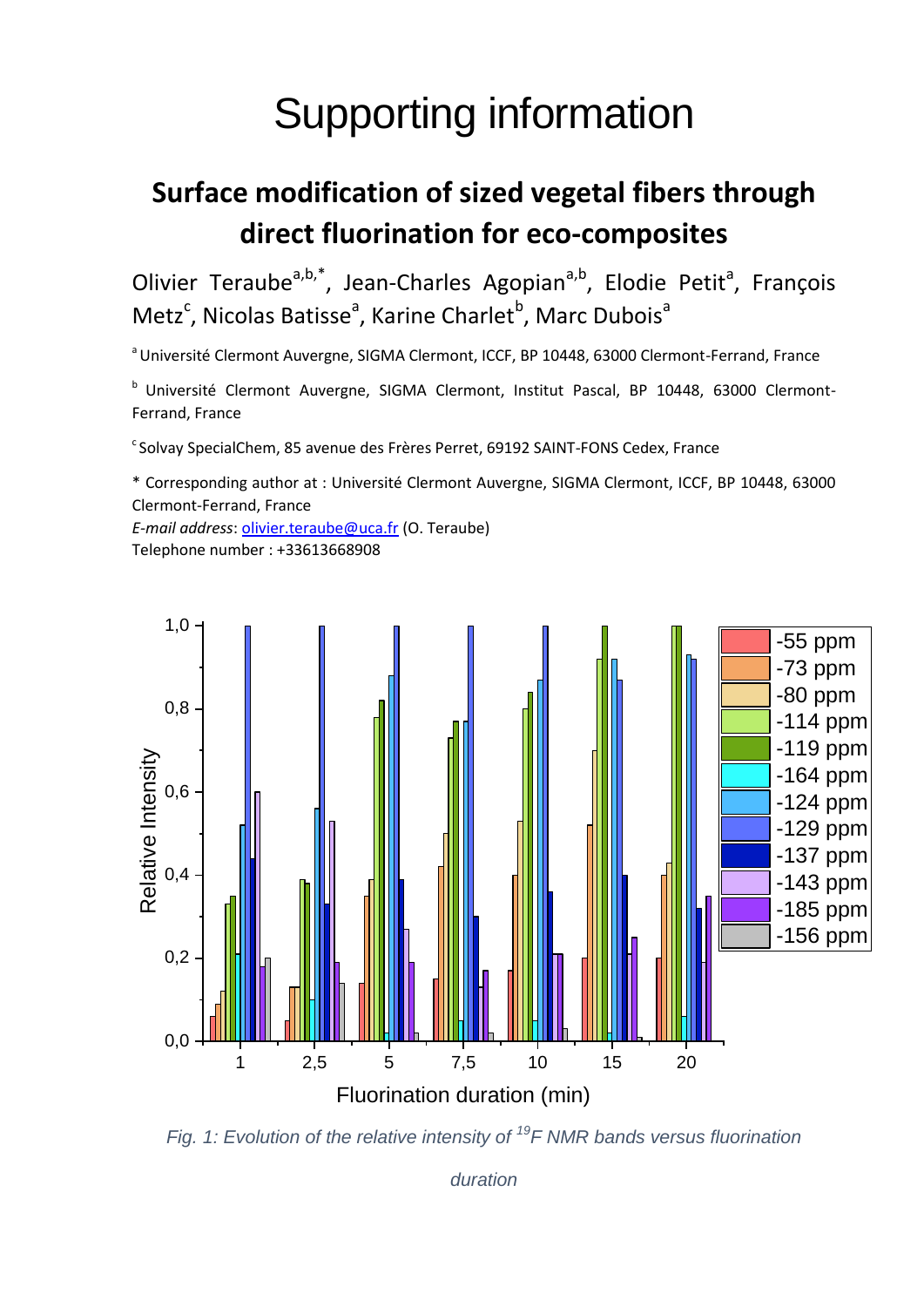Thanks to the [Fig. 1,](#page-1-0) the following conclusions could be done:

A

B

C

The presence of a band at -156 ppm confirms the existence of the chemical group (A) (presented on the right). In addition, this band is present for 1 min and 2 min 30s of fluorination, but then its intensity is close to 0. This means that this group is only a "reaction intermediate" which will quickly react with fluorine to form another compound.

Bands at -124 ppm, -129 ppm and -137 ppm are linked with  $CH<sub>2</sub>$  of the 6 carbons ring (B). We can observe that these ones are all present, with a very high and stable intensity. This phenomenon induced these positions are very stable and not tend to be over-fluorinated. However, we can note the band at - 124 ppm has a lower intensity for 1 min and 2 min 30s of fluorination. A hypothesis to explain this phenomenon could be axials positions of the ring are less reactive than equatorials ones. Indeed, -124ppm is liked to 4 fluorine nuclei, -129 and - 134 bands are each related to 2 fluorine nuclei. Nevertheless, at no moment, -124 band is 2 times higher than -129 ppm or - 134 ppm band. Another explanation could be an additional band "push" the other ones higher.

Bands at -114 and -119 are both linked to one F of the  $CF<sub>2</sub>$ group of the oxirane ring. Their intensities are very high at any time (and become higher ones from 15min of fluorination). This means, in the same way than  $CH<sub>2</sub>$  of B than those fluorine nuclei are very stable and not tend to be over-fluorinated. The intensity increases of these bands may be linked to the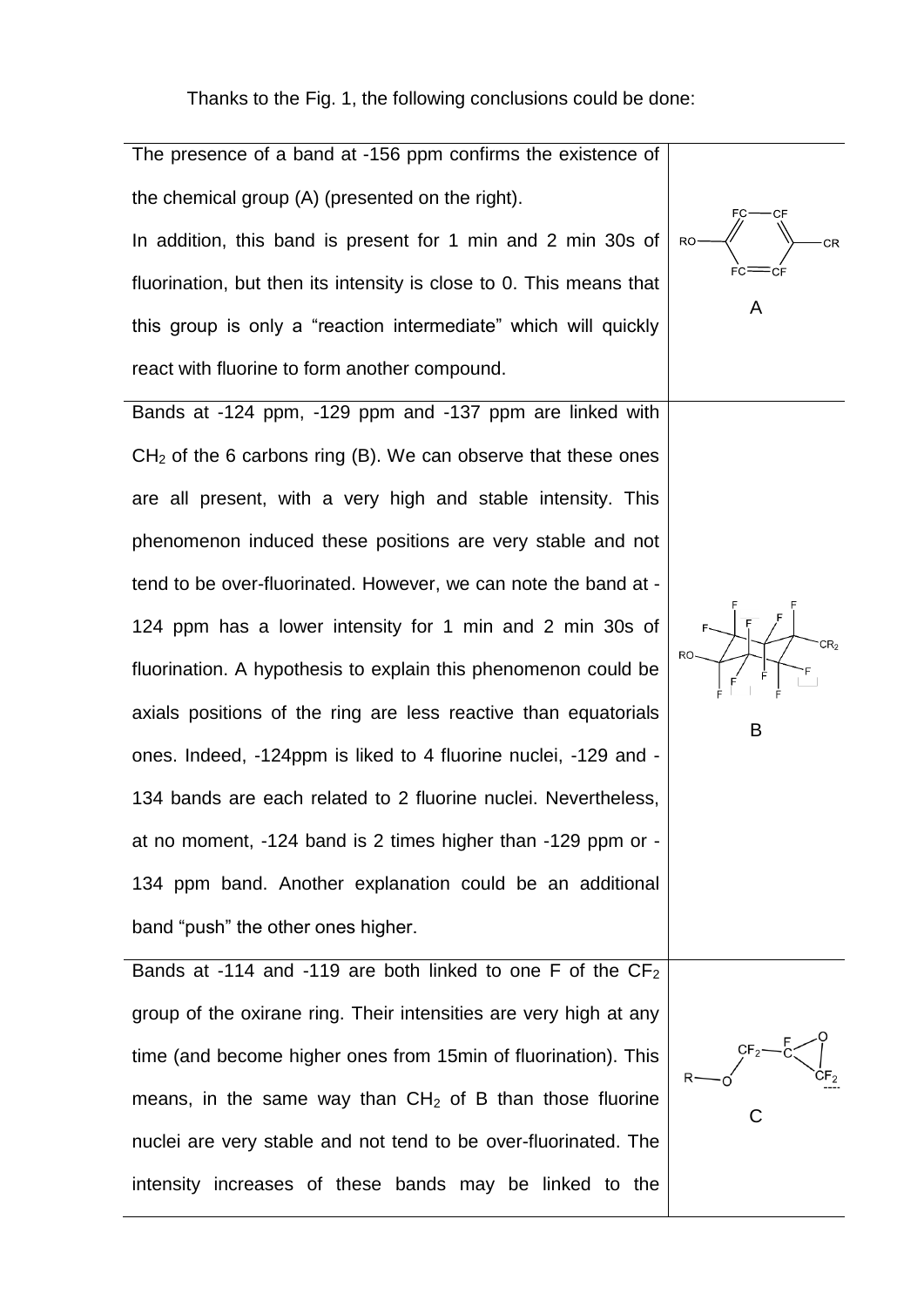| increase in the number of fluorinated groups.                      |                                                 |
|--------------------------------------------------------------------|-------------------------------------------------|
| By observing the -164 ppm band which corresponds to the CF         |                                                 |
| group of the oxirane group, we can note it disappear quickly,      |                                                 |
| and after 2min 30s its intensity is close to 0. This means this    |                                                 |
| position is very reactive and is quickly over fluorinated.         |                                                 |
| Consequently, this position is a privileged place of rupture.      |                                                 |
| -185 is linked to one CF group of the 6 carbons ring (B). We       |                                                 |
| can observe a constant intensity of these bands until 15 min of    |                                                 |
| fluorination which indicates this position is fluorinated quickly  |                                                 |
| and stable with the time.                                          |                                                 |
| -143 is linked to the other CF group of the 6 carbons ring (B),    |                                                 |
| but is also share with one of the fluorine nuclei of (A). However, | RO-                                             |
| as shown previously, after 2min 30s of fluorination there is a     |                                                 |
| very little quantity of (A) group. Consequently, we can suppose    | B                                               |
| this band is only linked to the (B) group from 5 min. Thereby, the |                                                 |
| same conclusion than -185 ppm band could be done. In               |                                                 |
| addition, the final increase of this band is may be due to the     |                                                 |
| apparition of new CHF groups.                                      |                                                 |
| The corresponding band to group D is -55 ppm. Unfortunately,       |                                                 |
| this one is also share with some other over fluorinated group.     |                                                 |
| However, this group is composed of 6 fluorine nuclei and           | CF <sub>3</sub><br>$F_3C$                       |
| should have a very high intensity if this group is formed. But -55 | $C_6F_{10}$ ou $C_6F_4$<br>$C_6F_4$ ou $C_6F_4$ |
| band always has low intensity. This means this group is not        | D                                               |

very reactive and poorly formed, or highly reactive and quickly

transform on  $CF_4$ .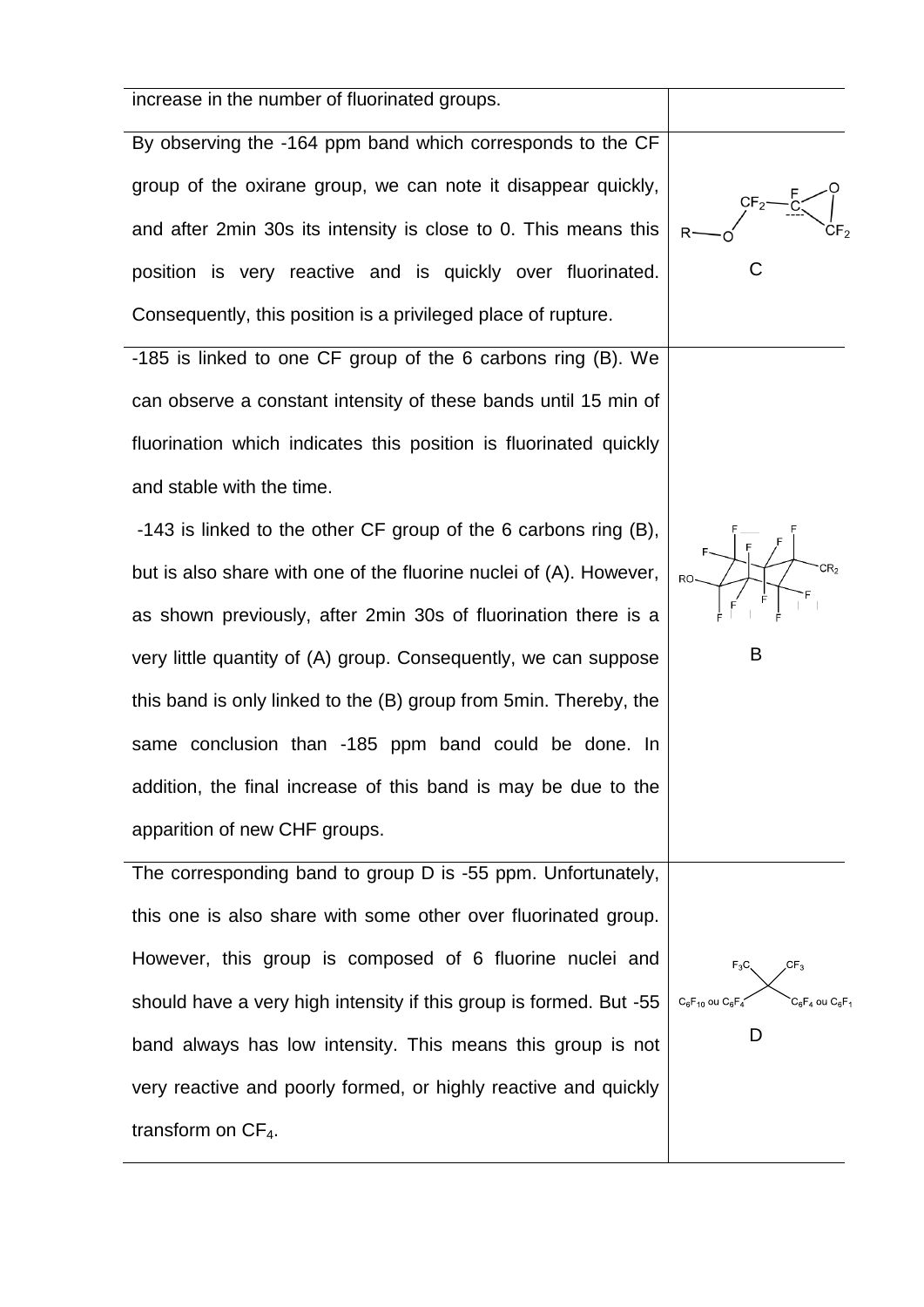If we are now looking on the over-fluorinated group list, it is possible to remove some of them from the list of observable candidates. Indeed, we have seen the aromatic ring is highly reactive, so it is quite unlikely to observe an overfluorinated group before the aromatic ring is perfluorinated. In addition, we observed CF of the oxyrane ring is a privileged place of rupture. Consequently, the oxyrane ring is unlikely to be present in an overfluorinated group. Finally, results showed  $C_6F_{10}$  ring has a high stability, so a ring break is unlikely possible.

Thereby, only 4 chemical overfluorinated groups are remaining. (of course, other over-fluorinated groups may be formed, but they will be in minority).



important intensity increase from 5min of fluorination. The